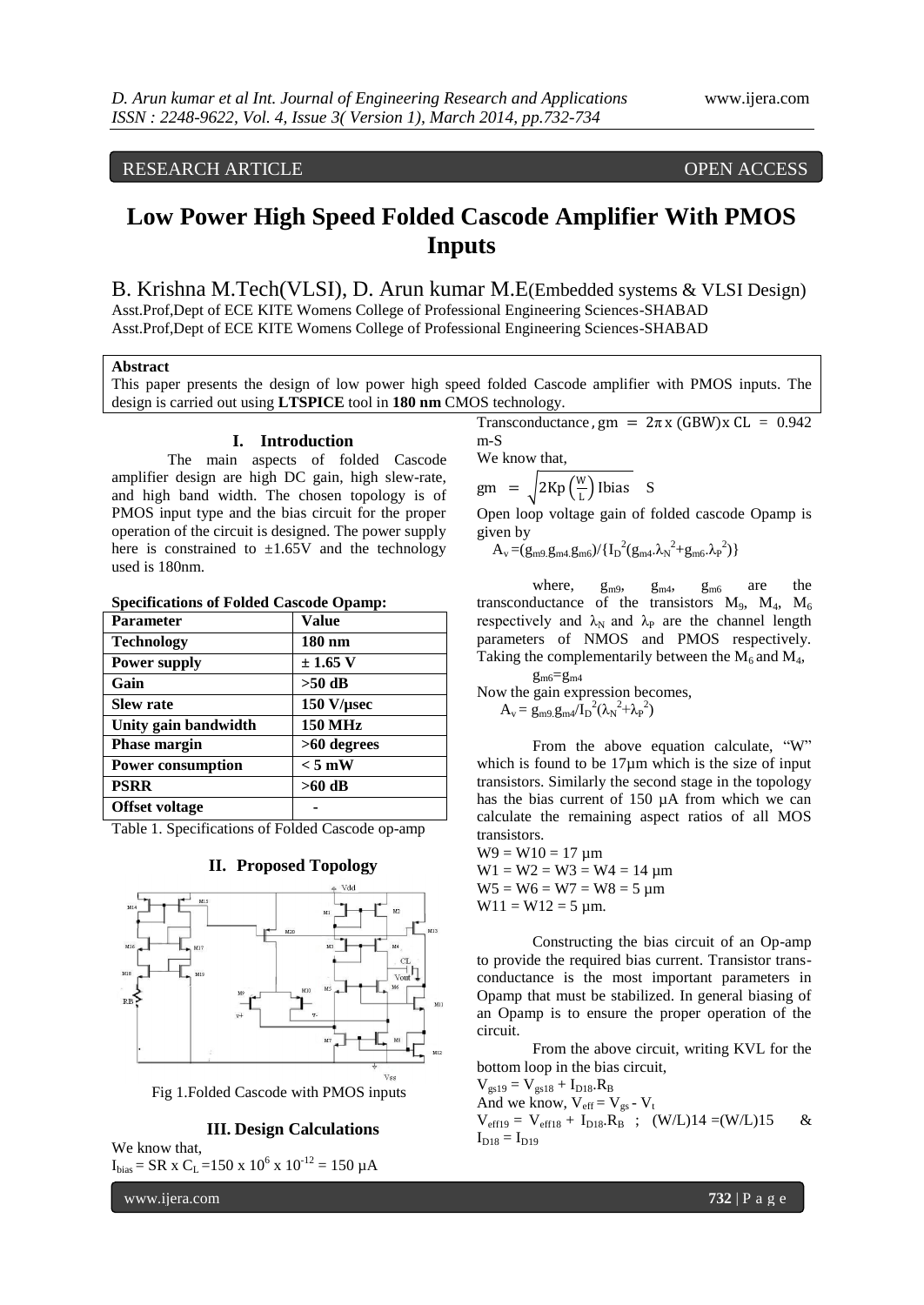$$
\frac{\sqrt{2\,\frac{\text{ID}\,19}{\text{Kn}\,\left(W/L\right)19}}}{\sqrt{2\,\frac{\text{ID}\,18}{\text{Kn}\,\left(\frac{W}{L}\right)19}}}\quad+\quad I_{\text{D18}}.R_{\text{B}}
$$
\n
$$
\frac{2}{\sqrt{2\,\text{ID}\,19\,\text{Kn}\,\left(\frac{W}{L}\right)19}}\left\{1-\frac{\sqrt{\left(\frac{W}{L}\right)19}}{\sqrt{\left(\frac{W}{L}\right)18}}\right\}=R_{\text{B}}
$$

We know,

$$
gm19 = \sqrt{2Kn \left(\frac{W}{L}\right) 191D19}
$$

$$
\frac{2}{gm19} = \frac{RB}{\sqrt{\frac{W}{L}19}}
$$

$$
gm19 = \frac{2}{RB} \cdot \left\{ 1 - \frac{\sqrt{\frac{W}{L}19}}{\sqrt{\frac{W}{L}18}} \right\}
$$

From the above expression it is to be noted that aspect ratios of M18 and M19 should never be the same. For the special case,

$$
\left(\frac{W}{L}\right)18 = 4\left(\frac{W}{L}\right)19
$$
  
n19 = 1/R<sub>B</sub>

Therefore, gm

So, simply the trans-conductance depends on the resistance  $R_B$ . Adjust this  $R_B$  to obtain your required biasing current.

Aspect ratios of the MOS transistors are as follows:

$$
W14 = W15 = W16 = W17 & W18 = 4W19
$$

# **IV. Simulation results of Folded Cascode Opamp**





Fig 2 Gain and Phase plots of Folded Cascode Opamp with biasing circuit

### **Input Common Mode Range (ICMR):**

For the calculation of ICMR, connect the Opamp in feedback and apply a ramp input to the non-inverting terminal and perform the transient analysis, the output is plotted as shown in below fig



Fig 3 Plot shows ICMR result of Folded Cascode Opamp

From the above graph, the common mode input range is found to be -1.39V to 1.10V.

#### **Slew rate (SR):**

Slew rate of an Op amp is defined as the maximum rate of change of output for the small change in input

$$
SR = [\frac{dV_0}{dt}]_{max}
$$

Generally SR is determined from the slope of output waveform during rise or fall of the output when the input is applied. So, we have a positive SR and a negative SR



Fig 4 Positive Slew rate of Folded Cascode Opamp



Fig 5.Negative Slew rate of Folded Cascode Opamp

From the above graph it is inferred that positive  $SR = 117$  V/usec

And negative  $SR = -120 \text{ V}/\mu \text{sec}$ 

# **V. PSRR of a Folded Cascode Opamp:**

PSRR performance of an Opamp can be found by applying a small sinusoidal signal to the power supply

$$
PSRR = 20 log(V_{out}/V_{in})
$$

The following fig. shows the graph of PSRR. In general, this value should be as high as possible over a wide range of frequency.